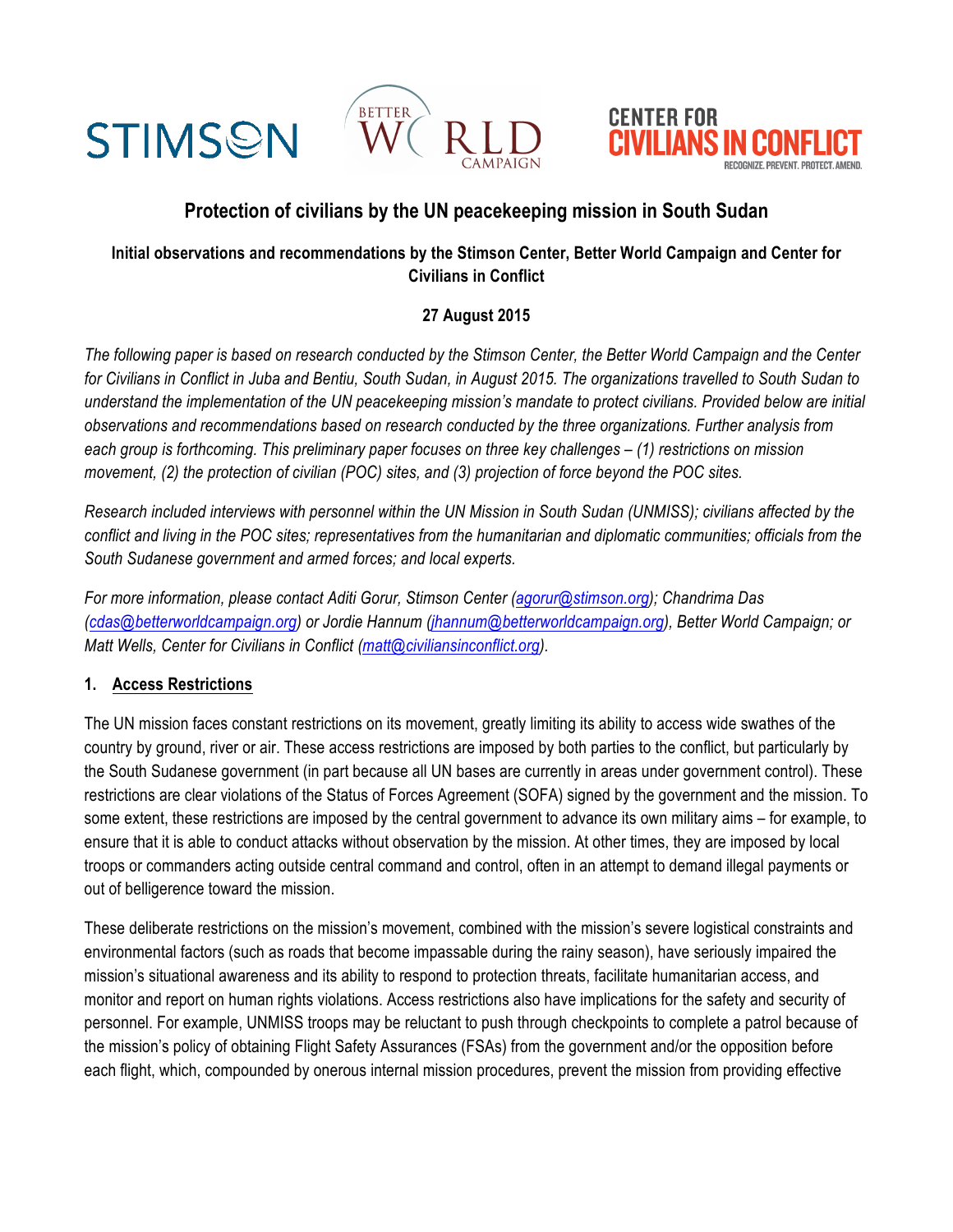casualty and medical evacuation if troops are engaged in weapons fire. An internal mission review found that it can take days to deploy an air asset to a high-risk area.

Previous fatal attacks on UN helicopters have made the mission reluctant to deploy air assets without FSAs. It has also made the mission's ability to use other modes of transport – such as barges – all the more important to access remote areas. But even these have become subject to access constraints. The restriction on the mission's ability to send a barge from Juba to Malakal in July and August 2015 highlighted the challenges posed by access restrictions and created risks to the provision of critical humanitarian services. The barge was used to deliver food, water and other essential supplies to the UN base in Malakal. Although the mission is not required to seek authorization from the government for barge movements under the SOFA, an UNMISS barge had faced rocket-propelled grenade (RPG) fire in July and the mission wanted to notify the government of its planned movement to reduce the risk of a similar attack. The government informed the mission that it would provide a letter acknowledging the movement, but delayed sending the letter for weeks. In the interim, humanitarian organizations providing essential services to around 35,000 people in the Malakal POC site at the end of July were making plans to dramatically scale back service delivery.

Despite the barge restriction consequences for the mission, humanitarian organizations, and internally displaced persons (IDPs), many within the mission felt that it would be too risky to proceed with the barge movement without waiting for the government's acknowledgement. Government and opposition forces were conducting military operations along the river route. The barges are a limited and critical asset and, as they are slow-moving, there is significant danger to the lives of the personnel on board. Others in the mission felt that waiting for acknowledgement was contributing to a dangerous precedent whereby the mission was essentially seeking the government's approval to perform critical mission functions, and thought that the mission should proceed without the letter from the government.

- $\cdot \cdot$  The international community should recognize access restrictions on the mission and on humanitarian organizations as one of the most serious protection challenges in South Sudan. If these access restrictions continue, the mission will be unable to fulfil its mandate. The mission should continue to coordinate closely with humanitarian organizations and the diplomatic community to engage with the parties to the conflict to lift these restrictions.
- $\div$  The mission has developed Standard Operating Procedures (SOPs) for troops that encounter access restrictions during ground movements and has recently begun to record instances in which these SOPs are not followed. This is a positive step to encourage troops to push back against SOFA violations.

## **2. Protection of Civilians Sites**

By sheltering and providing assistance to civilians within six POC sites throughout the country, UNMISS has saved tens of thousands of lives in the middle of a chaotic armed conflict and continues to protect those under threat of physical violence. At the same time, UNMISS's POC sites present complex and unique challenges for the mission. Personnel within the mission and within DPKO continue to grapple with questions about the short-term requirements and long-term consequences of these sites. Currently, over 200,000 people are being protected at UN bases across the country – a number which may grow further. The mission is responsible for protecting the site perimeters and managing internal safety and security, while humanitarian organizations coordinate closely with the mission to provide services to IDPs within the sites.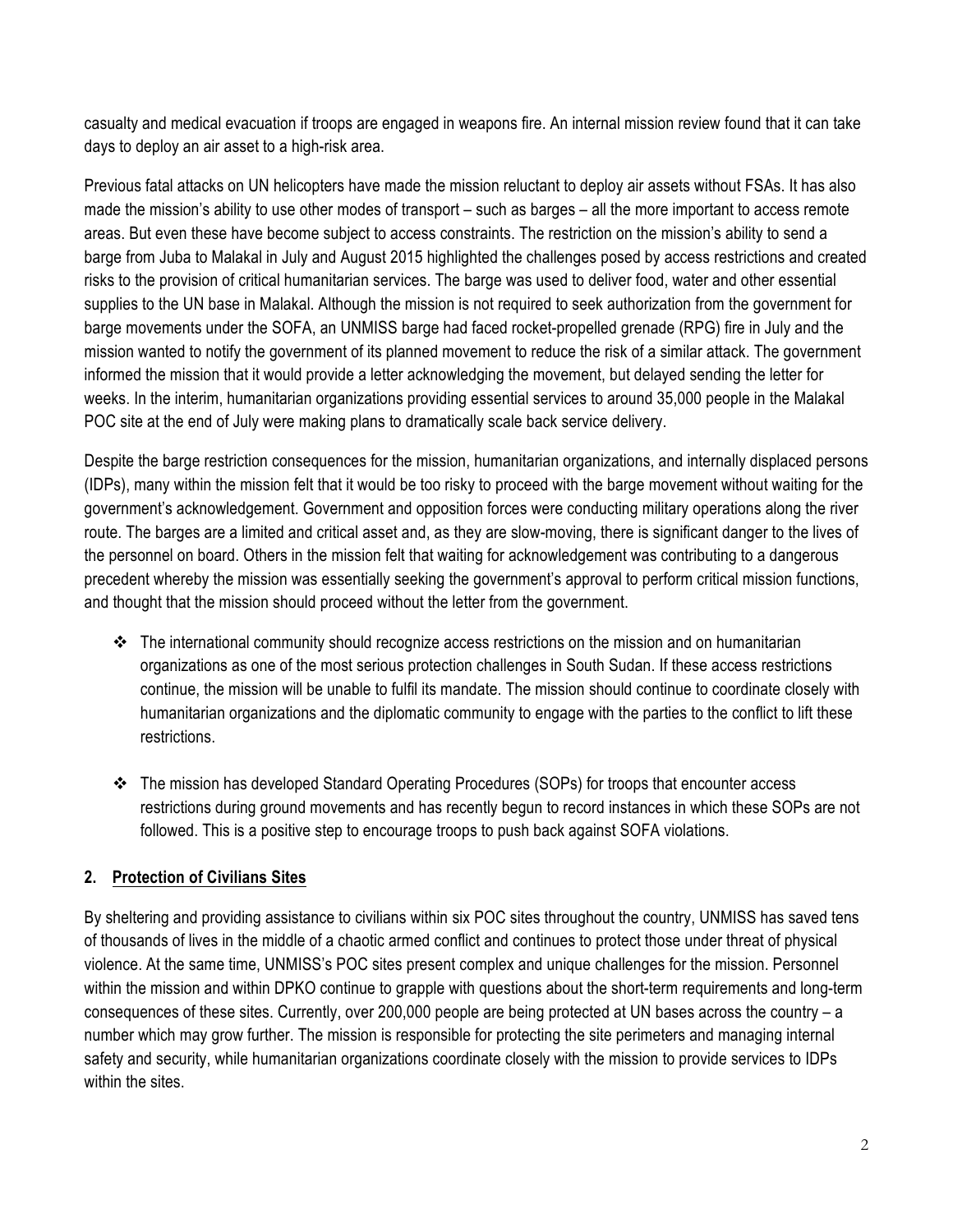Yet the sites undeniably create challenges to the mission's capacity to undertake protection activities in the rest of the country, place a massive strain on resources and assets, cause concerns for the safety and security of mission personnel, and produce unprecedented legal challenges. The mission has made attempts to provide viable alternatives to facilitate voluntary relocations from some POC sites, but none of these initiatives have succeeded, in large part due to government interference. Since April, the number of IDPs has increased dramatically at these sites, particularly in Bentiu and Malakal, as fighting in southern Unity, Upper Nile, and elsewhere has caused a massive influx. The increasing numbers have worsened conditions within the sites and created greater internal and external security challenges.

Moreover, internal and external security challenges are compounded by the lack of secure perimeters and lighting at many of the POC sites, including Bentiu and Juba in particular. The porous camp perimeters allow people to avoid official gates when entering and exiting, and to bring in contraband, including weapons and alcohol. Violent armed criminality has recently been on the rise in some POC sites, in part as a result of these challenges.

- v The international community should recognize that there is no short-term alternative to maintaining the POC sites. While the mission and humanitarian partners should continue to look for opportunities to facilitate voluntary relocations and to project force to reduce threats of physical violence that drive new arrivals to the sites, many of the displaced persons living in the sites are unlikely to want to leave the sites in the near future.
- While it is true that some proportion of IDPs may be staying at POC sites due to food insecurity and may not require physical protection, for many the two factors are inextricably linked. For example, IDPs may have been prevented from accessing their normal sources of food and water because of threats of violence, and have thus been compelled to seek them from POC sites.
- $\cdot \cdot$  The mission and humanitarian partners, with support from the international community, should prioritize establishing more secure perimeters for the POC sites, including adequate fencing and lighting. More secure perimeters could improve protection within the sites as well as reduce the burden to the mission of maintaining external security.

#### 3. **Projection of Force**

Because of the limitations imposed by access restrictions and the challenges of maintaining the POC sites, the mission has encountered severe difficulty in projecting force beyond the immediate vicinity of UN bases since the outbreak of the civil war in December 2013. This has had significant implications for the mission's ability to fulfil its mandate to protect civilians. For example, in response to the atrocities committed by the government in the southern part of Unity state beginning in April this year, the mission was unable to access many locations while the violence was ongoing. Its human rights reporting on the violence was largely limited to reports from displaced persons arriving at its base in Bentiu.

In response to the atrocities, the mission developed a plan to project force into southern Unity by conducting longduration patrols and setting up a Temporary Operating Base (TOB). The plan, referred to as "Operation Unity," currently comprises three phases. During Phase I, the mission performed reconnaissance patrols to survey road conditions. During Phase II, which is currently underway, the mission plans to deploy integrated patrols from the towns of Rumbek and Bentiu into a number of areas in southern Unity. During Phase III, there are plans to establish one or multiple TOBs, including in Leer County. Actors involved in planning and undertaking the mission identified different, though often overlapping, objectives, including: sending a message to combatants that UNMISS is developing a more agile posture;